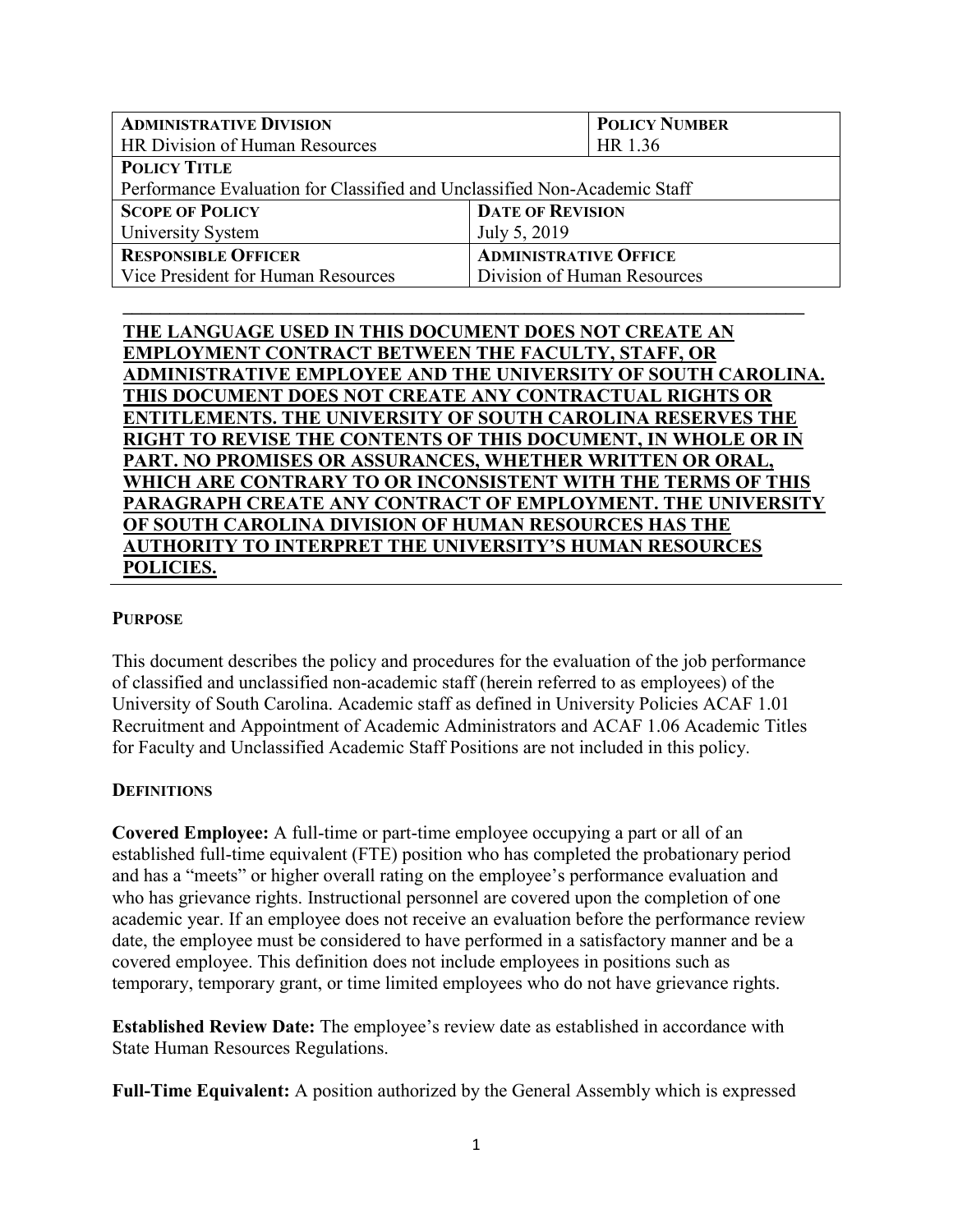as a numerical value as a percentage of time in hours and of funds.

**Short-Year Planning Stage**: Any performance evaluation planning stage document covering a period of time less than twelve (12) months. (Exception: "trial" period planning stages.)

**Short-Year Review:** Any performance evaluation that rates an employee's performance for a period of time less than twelve (12) months. (Exceptions: "trial" period reviews and "warning notice" reviews.)

**Universal Review Date**: The date selected by a division, college, or campus prior to which all employee performance reviews are due. (Exceptions: "probationary" employees and "trial" employees.)

**Weighted System**: Each job duty and performance objective will be assigned a weight (percentage) that reflects the importance of the job duty/objective in terms of overall criticality to job success.

# **POLICY**

Periodic review of employee performance serves the following functions:

- 1. Increases efficiency by advising employees of the expectations of their supervisors through the annual planning of job duties, objectives and performance characteristics;
- 2. Provides information to employees, supervisors and administrators for use in decisions concerning salary increases, promotions, reassignments within the university, demotions and terminations;
- 3. Provides assistance to supervisors and administrators in assigning work and delegating responsibility based on a mutual understanding of the employee's skills and abilities;
- 4. Encourages the continued growth and development of all classified and unclassified non-academic staff;
- 5. Identifies training needs;
- 6. Maintains a documented history of employee performance.

## A. General Information

- 1. All performance evaluations shall be in writing by the employee's supervisor (rater) who has direct experience or knowledge of the work being performed.
- 2. The performance appraisal document shall be reviewed by the next higher level supervisor (the reviewing official) prior to the performance appraisal document being discussed with the employee.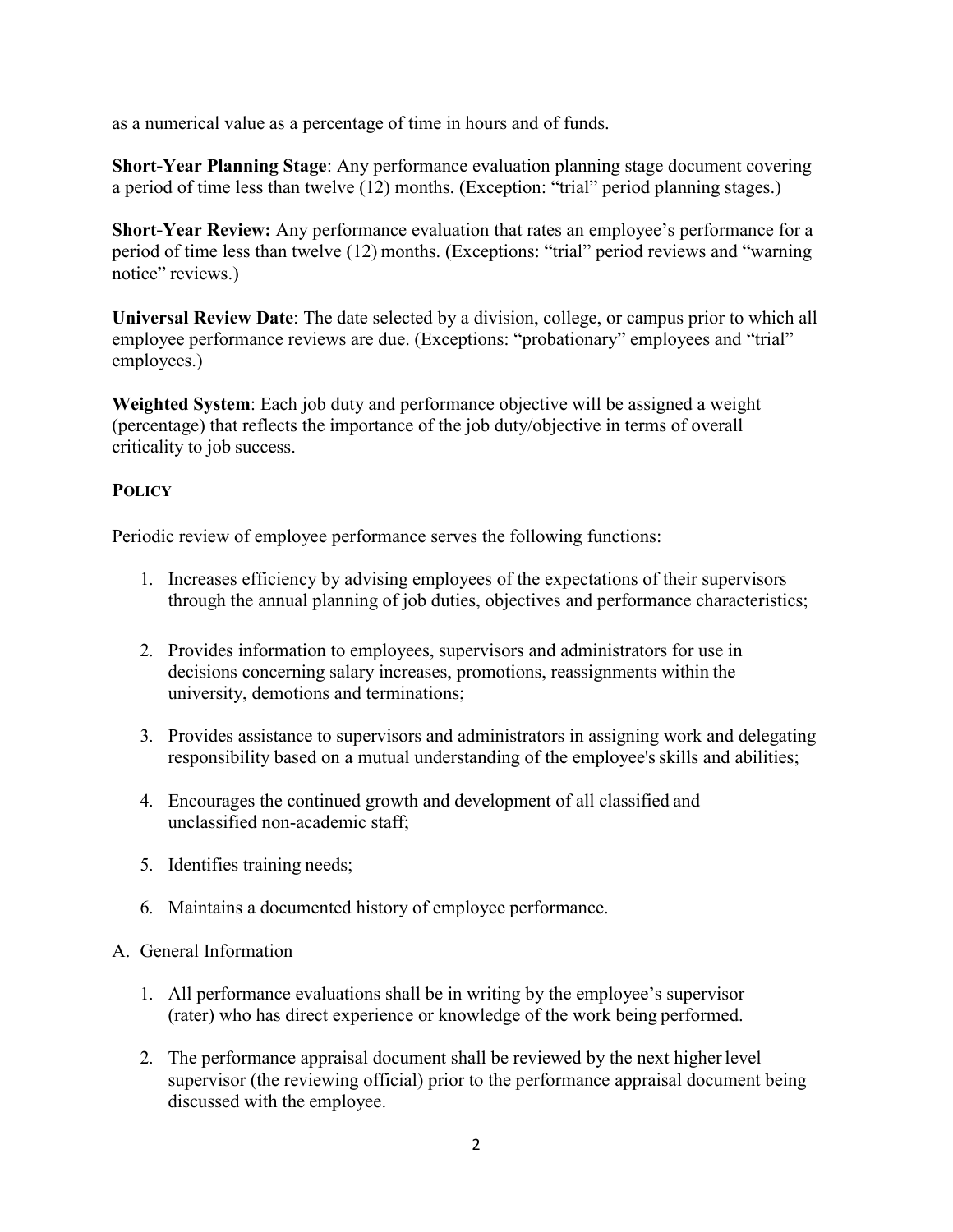- 3. The next higher level supervisor (reviewing official) may attach additional comments to the performance appraisal document and in the attachment may take exception to any of the supervisor's (rater's) appraisal points. However, the next higher level supervisor (reviewing official) may not change the performance appraisal document completed by the supervisor (rater).
- 4. The performance review date marks the beginning of a new review period.
- 5. Whenever an employee's job duties change significantly, the performance appraisal document and position description should be revised to reflect that change.
- 6. The final performance appraisal document must bear the signature of the supervisor (rater), the next higher level supervisor (reviewing official), and the employee (if possible).
- 7. If the employee refuses to sign the performance appraisal document, a notation shall be made on the performance appraisal document. If possible, a witness should sign to acknowledge that the employee refused to sign the performance appraisal document.
- 8. All performance evaluations shall become a permanent part of the employee's official personnel file.
- 9. Upon request, the university shall furnish the employee a copy of the performance appraisal document with copies of all pertinent attachments including the form completed at the time of the planning stage and the final performance appraisal document.
- 10. The university provides training to supervisors (raters) and employees in the application of the Performance Evaluation Policy.
- 11. The provisions of this policy address the performance appraisal process of both probationary and covered employees. Although not governed by this policy, employees exempt from coverage under the State Employee Grievance Procedure Act (i.e. temporary, time-limited/grant, rehired retirees) should be given feedback using the Performance Feedback Assessment for Non-Covered Employees form or other feedback tool.
- 12. Once a performance evaluation rating has been fully executed and submitted to the Division of Human Resources, the rating cannot be changed. Under extenuating circumstances, a "successful by default" rating may be changed upon approval from the Vice President of Human Resources or their designee.
- B. Universal Review Date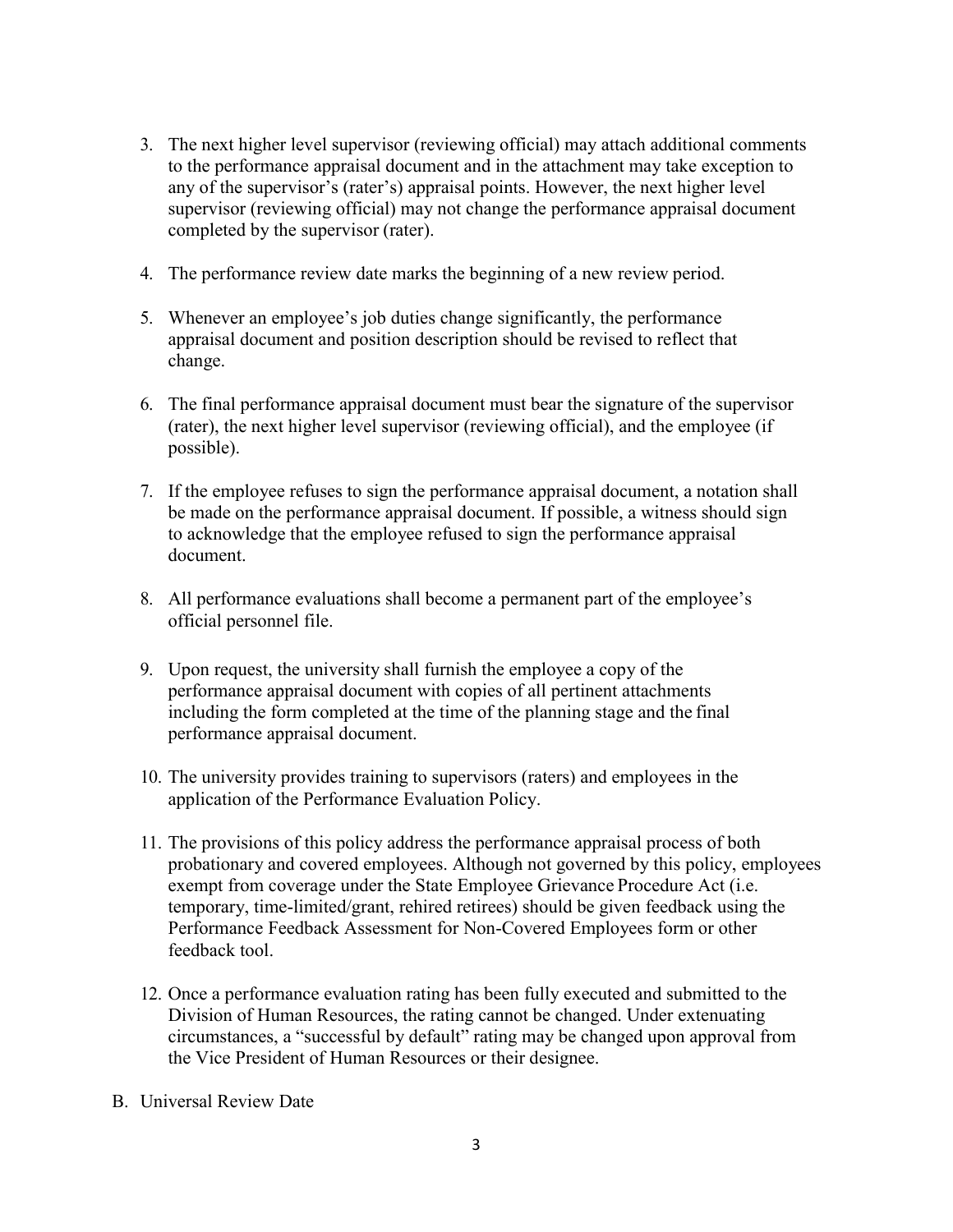Each division, college, or campus of the university has adopted one of the following universal review dates:

- 1. February 1
- 2. May 1
- 3. August 1
- 4. November 1

All staff, except those in probationary or trial period status, will have their performance period established according to the universal review date adopted by their division, college, or campus. Short-year planning or performance reviews will be conducted for all employees who have completed probationary and trial periods in their positions in order to move the employee to the adopted review date.

- C. Levels of Performance
	- 1. The Performance Evaluation Policy provides for three levels of performance to rate each job duty and objective and to rate overall performance.
		- a. Exceptional: Work that is characterized by exemplary accomplishments throughout the rating period; performance that is considerably and consistently above the requirements of the job function.
		- b. Successful: Work that is characterized by the successful mastery of the criteria of the job function.
		- c. Unsuccessful: Work that does not meet the criteria of the job function.
	- 2. A numerical weighting system will be used to establish the importance of job functions and objectives for the purposes of evaluation.
	- 3. Performance characteristics will not be weighted in the determination of the overall performance, but shall be given a rating of Successful or Unsuccessful.
		- a. Successful: Meets requirements
		- b. Unsuccessful: Fails to meet requirements.

#### **PROCEDURES**

- A. Planning Stage
	- 1. Each employee shall have a planning stage conducted at the beginning of each rating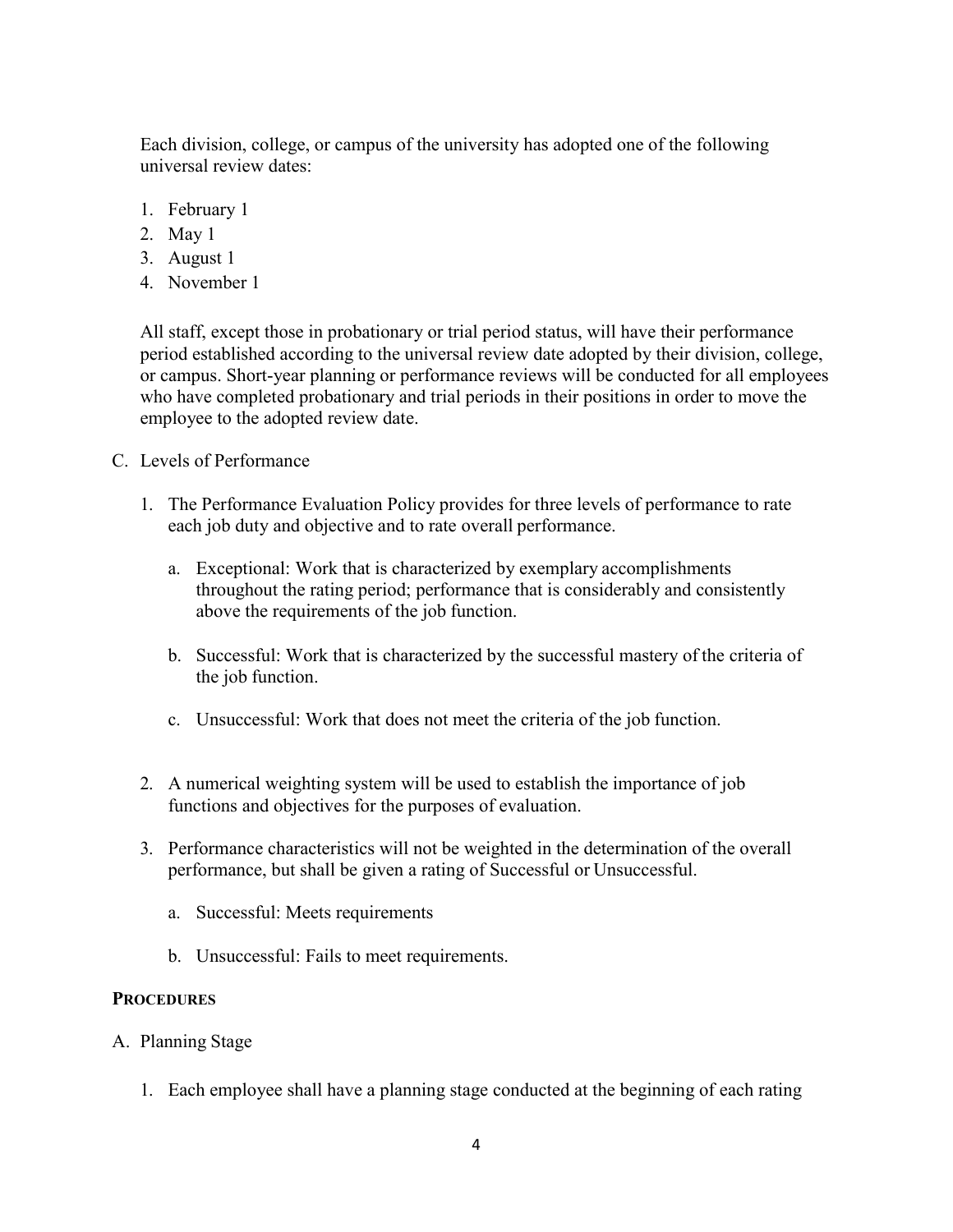period. The employee's job duties and success criteria, objectives, and performance characteristics for the next rating period will be discussed at this time. The supervisor (rater) and the employee should participate in drafting the planning stage document. The next higher level supervisor (reviewing officer) and the supervisor (rater) should discuss the requirements of the coming year prior to completing the planning stage.

- 2. The supervisor (rater) and employee will select job duties to be included in the planning stage from the employee's position description. If the position description is not up-to-date, or if there is no position description, one should be prepared and submitted for approval.
- 3. Success criteria will be determined for each job duty. The success criteria should specify the expectations of the supervisor (rater) for the employee to meet performance requirements.
- 4. If the supervisor (rater) and the employee cannot agree upon the job duties and success criteria to be included, the supervisor's (rater's) decision shall be final.
- 5. It shall be mandatory for all supervisors (raters) to be evaluated on the timely completion of each employee's performance appraisal.
- 6. Performance objectives shall be optional for all employees. An objective should be included when the employee is assigned a special non-recurring project or assignment that is not included on the employee's position description. Success criteria must be developed for each objective specifying the expectations of the supervisor (rater) for the employee to meet performance requirements.
- 7. Performance characteristics on which the employee will be rated may be selected from lists available on the website of the Division of Human Resources or may be developed by the supervisor (rater) and the employee. The performance characteristics should be used as a communication tool to emphasize those qualities that are important to success in performing the job duties and objectives included in the planning document. All supervisors and managers must be rated on the performance characteristic of "Promoting Equal Opportunity."
- 8. At the conclusion of the planning stage, the job duties, success criteria, performance characteristics, and objectives are written on the performance evaluation form. The form is signed by the supervisor (rater), the next higher level supervisor (reviewing officer), and the employee. The original form is retained by the supervisor (rater) for use at the time of the actual review, with a copy given to the employee for reference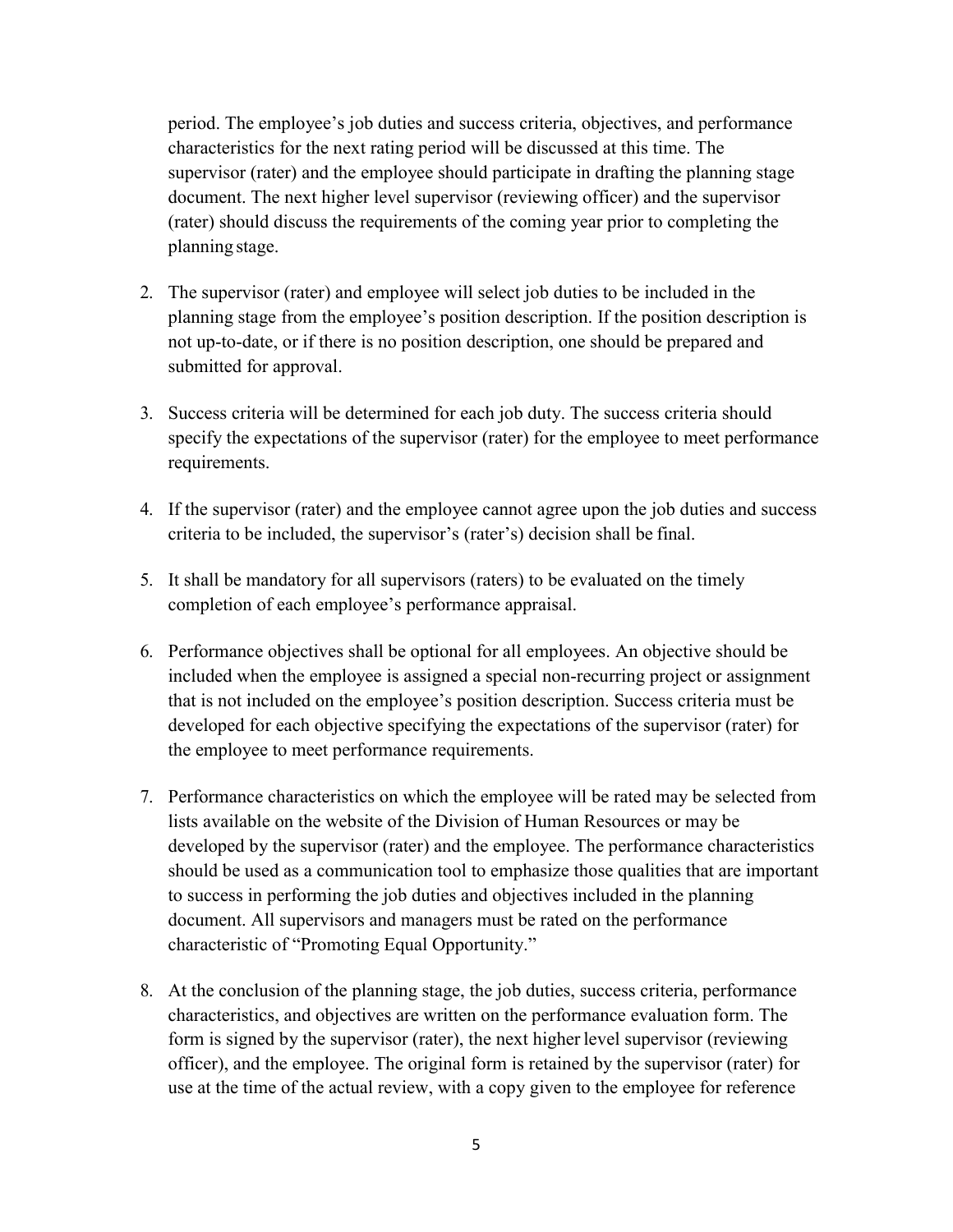during the review period.

B. Ongoing Performance Management

The supervisor (rater) should provide ongoing performance feedback to employees throughout the review period. An unofficial mid-year review is recommended to assess progress, to correct any misunderstandings about expectations, and to encourage ongoing communication between the supervisor and employee.

- C. Probationary Period Performance Appraisal
	- 1. Each new employee in probationary status shall be rated prior to the completion of a 12-month probationary period.
	- 2. If a probationary employee does not receive a performance appraisal document prior to the performance review date, the employee will receive a "Successful" rating by default and obtain covered status as a state employee (covered by the provisions of the State Employee Grievance Procedure Act) and permanent status in the class.
	- 3. The probationary period may not be extended.
	- 4. After satisfactory completion of the probationary period, an employee may receive a short-year planning stage and a short-year review in order to move the employee to the universal review date.
	- 5. If an employee is not performing satisfactorily, the employee should be terminated before the end of the probationary period before becoming a covered employee.
	- 6. Until an employee has completed the probationary period and has a "Successful" or higher overall rating on the employee's evaluation, the employee has no grievance rights under the State Employee Grievance Procedure Act; therefore, the university is not required to follow the "Substandard Performance Process" to terminate a probationary employee.
	- 7. The "Successful" rating is the equivalent to the "Meets" performance rating referenced in the State Employee Grievance Procedure Act.
- D. Annual Performance Appraisal
	- 1. All employees will be given an annual performance evaluation no more than 90 days prior to the employee's performance review date.
	- 2. If an employee is on approved leave with or without pay for more than 30 consecutive workdays, the employee's performance review date may be advanced up to 90 days.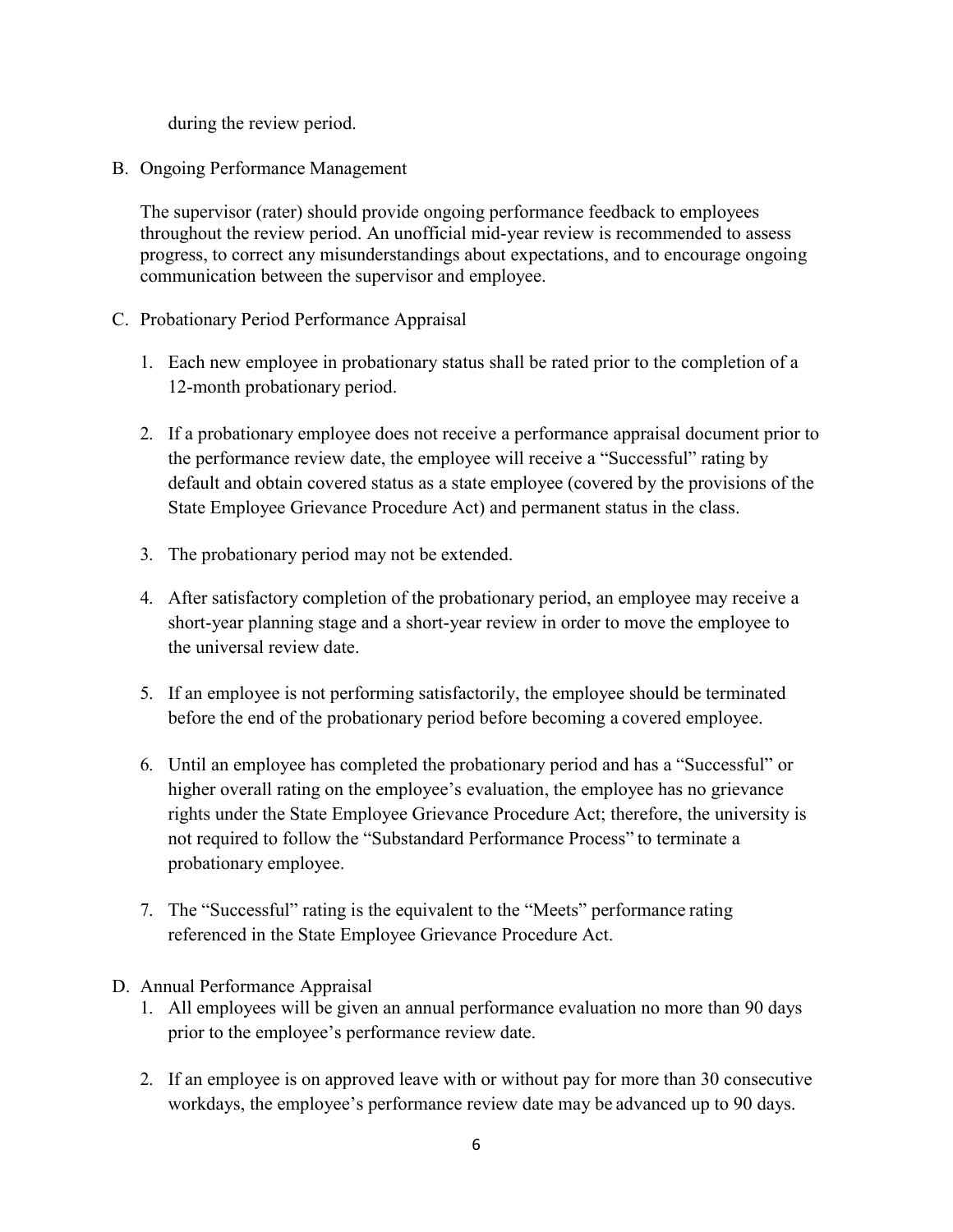- 3. An employee who receives a "Warning Notice of Substandard Performance" may have the performance review date advanced to coincide with the "Warning Notice of Substandard Performance" dates.
- 4. If an employee does not receive an evaluation prior to the performance review date, the employee shall receive a "Successful" rating by default. A covered employee may not be issued an overall "Unsuccessful" appraisal or an "Unsuccessful" rating on any essential job function or objective which significantly impacts performance, without following the "Substandard Performance Process."
- 5. Should the review date advance, the employee may require a short-year planning stage and a short-year review period in order to move the employee back to the universal review date.
- E. Trial Period Performance Appraisal
	- 1. Each covered employee who has been demoted, promoted, reclassified, reassigned within the university, or transferred from another agency to a position, or experiences an unclassified state title change in which they have not held permanent status in the class or unclassified state title, shall be evaluated prior to the completion of a six-month trial period in the position.
	- 2. If an employee does not receive a performance evaluation prior to the performance review date, the employee will receive a "Successful" rating by default and obtain permanent status in the new classification.
	- 3. Once the employee has completed a successful trial period and obtained permanent status in a class, the employee retains permanent status in the class throughout the employee's continuous service.
	- 4. A performance appraisal document should be completed prior to the end of the sixmonth period. The trial period may be extended up to 90 calendar days upon written notice to the employee prior to the end of the six-month trial period. The employee's performance review date shall be advanced for the time period such extension is in effect.
	- 5. After satisfactory completion of the trial period, a short-year planning stage and shortyear review is required in order to move the employee back to the universal review date.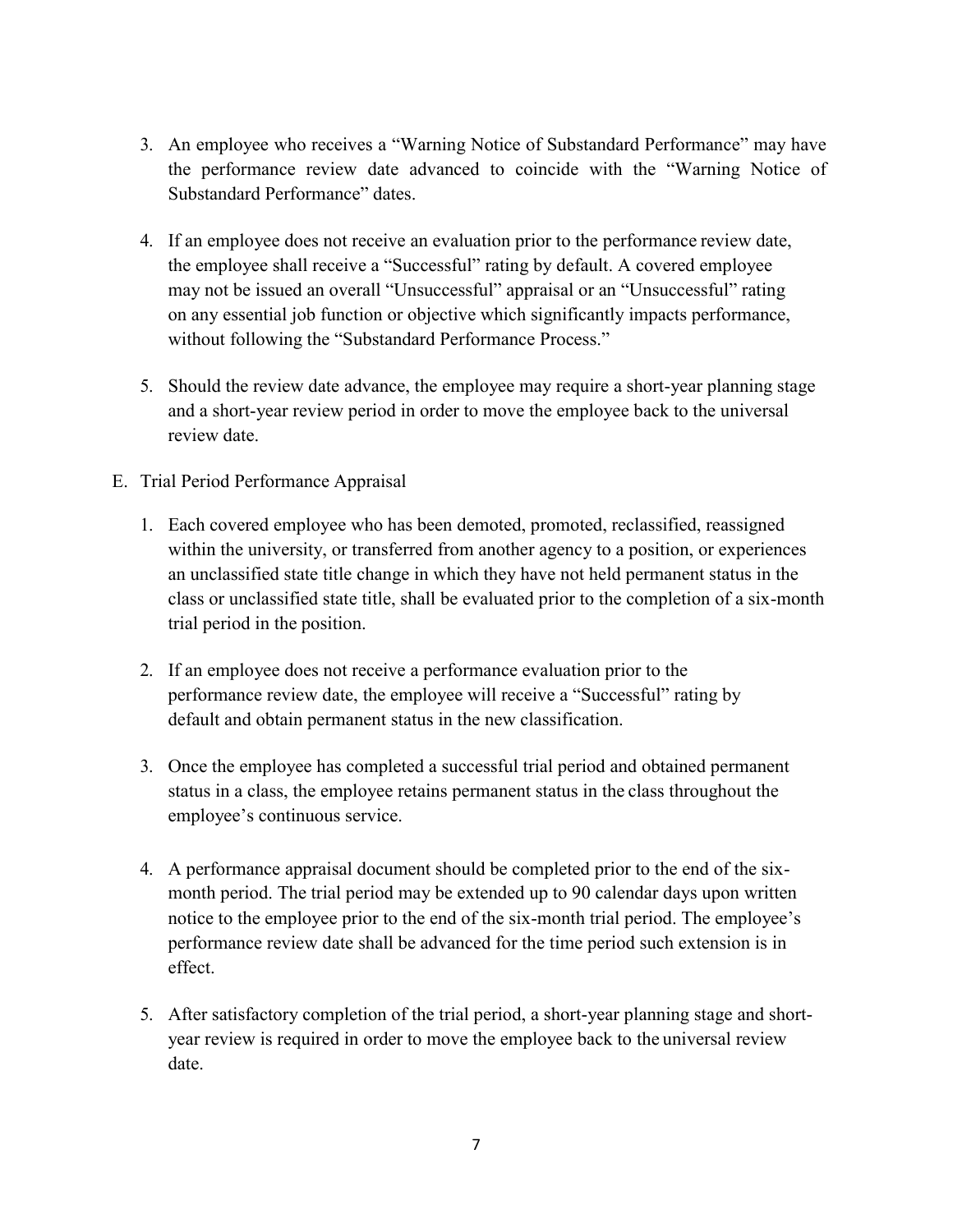6. The "Substandard Performance Process" is not required to demote or reclassify downward an employee in trial status to the same class from which promoted, if the demotion or reclassification occurs within the trial period. The "Substandard Performance Process" is also not required to demote or reclassify downward an employee in trial status to a class in an equal or higher pay band from which promoted, if the demotion or reclassification occurs within the trial period. The employee in trial status may not grieve such demotion. The "Substandard Performance Process" is required in order to terminate or demote, for performance reasons, an employee in trial status to a class in a lower pay band than that from which promoted.

#### F. Substandard Performance

A covered employee (covered by the provisions of the State Employee Grievance Procedure Act) whose performance is substandard shall be given adequate notice and the opportunity to improve prior to receiving an "Unsuccessful" rating and being removed from the position.

- 1. If an employee's performance becomes substandard, the supervisor (rater) will provide the employee with a written "Warning Notice of Substandard Performance."
- 2. The supervisor (rater) shall issue a "Warning Notice of Substandard Performance" prior to issuing an "Unsuccessful" rating to a covered employee. If during the performance period an employee is considered "Unsuccessful" in any essential job function or objective that significantly impacts performance, the supervisor (rater) shall provide the employee with a written "Warning Notice of Substandard Performance." The warning notice shall provide for an improvement period of no less than 30 days and no more than 120 days. The warning notice may be issued at any time during the review period. Ordinarily, the warning notice may not extend beyond the employee's review date. However, the performance review date may be advanced to coincide with the "Warning Notice of Substandard Performance." Should the performance review date be advanced and the employee receives a "Successful" or above rating on all essential job functions/objectives, which significantly impacts performance, as noted in the warning notice, the employee may require a short-year planning stage and review in order to move the employee back to the universal review date.
- 3. The supervisor (rater) and the employee should participate in drafting a work improvement plan. The work improvement plan should include a list of ways to improve the deficiencies and other appropriate performance related recommendations. In those instances where the supervisor (rater) and employee cannot agree upon the content of the work improvement plan, the supervisor's (rater's) decision is final.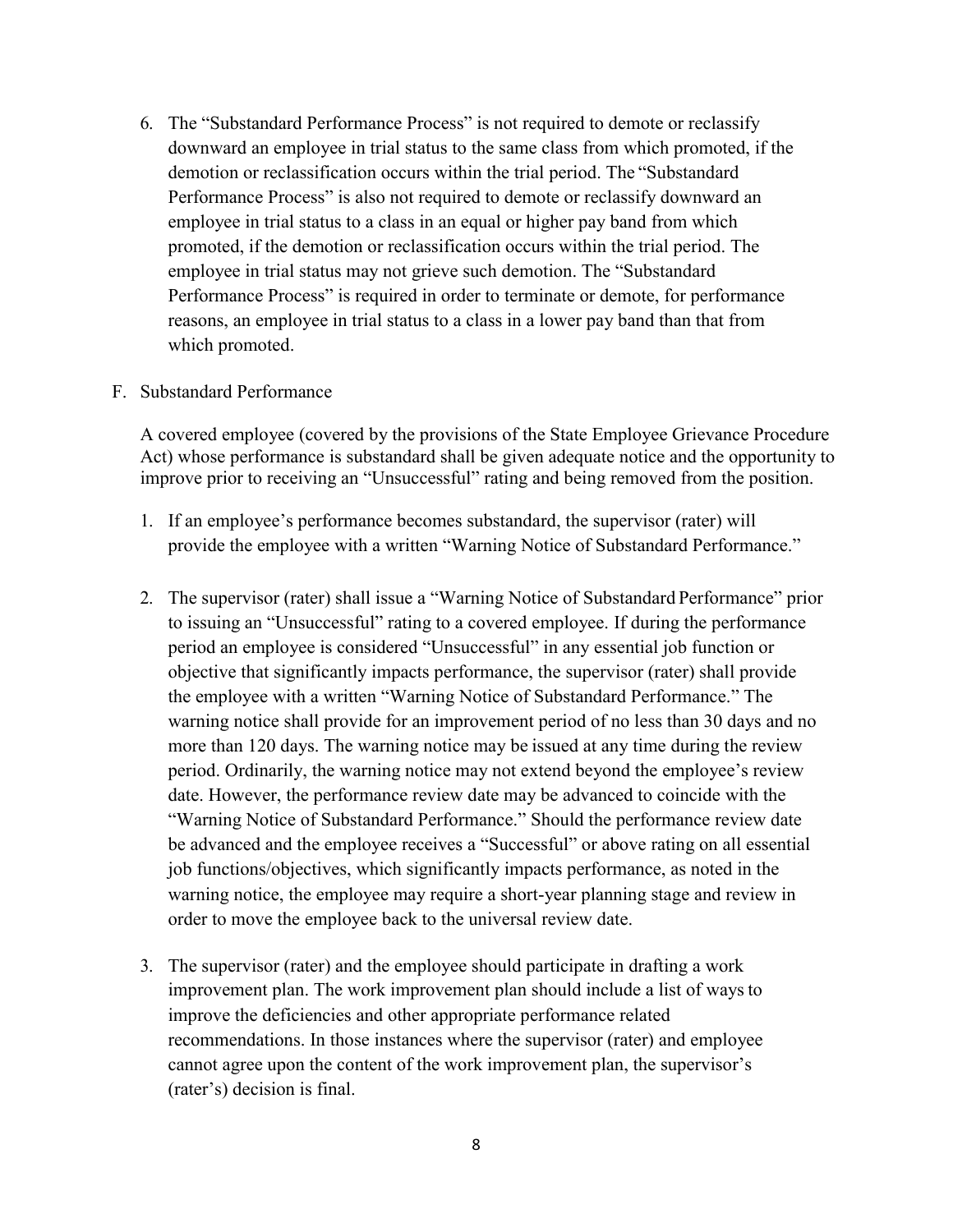- 4. During the warning period, the employee and the supervisor (rater) must meet regularly to discuss the employee's progress. Documentation is required to verify that these counseling sessions were held. Copies of this documentation shall be placed in the employee's official personnel file and given to the employee upon request.
- 5. If the employee's performance is rated "Successful" or above by the end of the warning period on all essential job duties/objectives that significantly impact performance as noted in the warning notice, employment continues. If the employee is rated "Unsuccessful" by the end of the warning period on any essential job duty or objective that significantly impacts performance as noted in the warning notice, the employee shall be removed from the position immediately (i.e., terminated, reassigned, or demoted).
- 6. Once a time for improving substandard performance has been given, the employee must be rated prior to the end of the warning period or the employee will receive a rating of "Successful" by default. The time for improving substandard performance may be extended if the extension does not cause the total warning period to exceed the maximum of 120 calendar days and notice of the extension is provided in writing before the original time for improvement expires.
- 7. If an employee has been issued two warning notices within a 365-day period and performance drops to a substandard level on any essential job duty or objective, that significantly impacts performance for a third time within a 365-day period, the employee shall be removed from the position upon the third recurrence of such substandard performance by issuing the "Unsuccessful" appraisal. A warning notice is not required on the third occurrence.
- G. Components of a Warning Notice of Substandard Performance

The requirements of a "Warning Notice of Substandard Performance" are:

- 1. A written notice labeled as a warning of substandard performance and addressed to the employee.
- 2. The notice should be signed by the employee. It must be witnessed as a "Warning Notice of Substandard Performance" if the employee refuses to sign.
- 3. Include a list of the job duty(s) and/or objective(s) from the employee's planning document that are considered "Unsuccessful," with an explanation of the deficiencies for each job duty and/or objective.